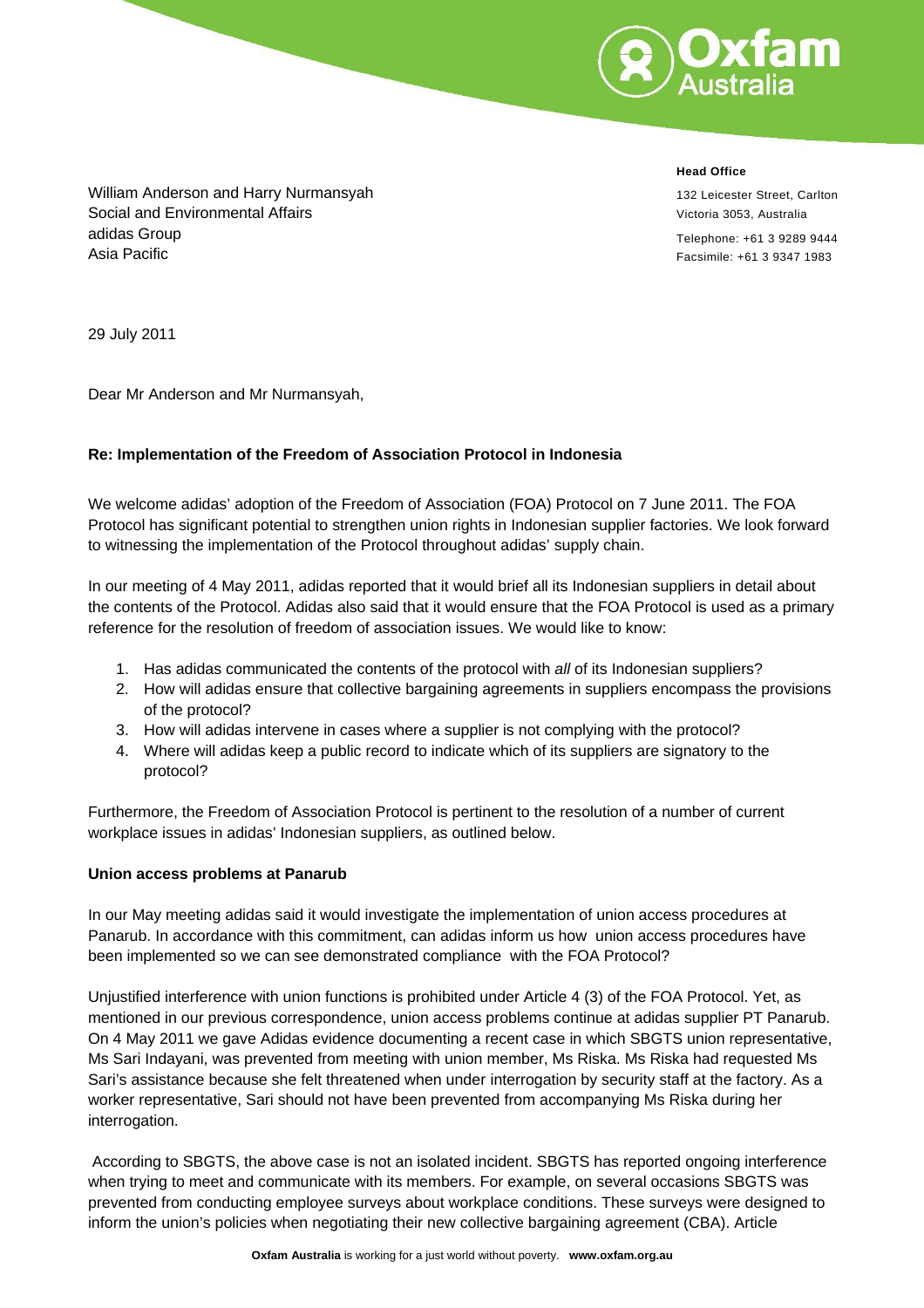(6)(2)(d) of the Freedom of Association Protocol provides that during CBA negotiations, union delegates in the negotiating team are to be given freedom to carry out surveys to support the negotiations. As such we hope that unions seeking to carry out these activities will no longer face such interventions.

### **Negotiation of Panarub CBA and food allowance**

We are pleased to hear that negotiations of the 2011 CBA have commenced after prolonged delays. An increase in the food allowance is one of the key priorities for Panarub workers under the present negotiations. The price of basic foods in Indonesia has risen dramatically in the past year. The cost of rice a staple for Indonesian workers—has increased by 25%. We welcome adidas' support of renewed negotiation of the food allowance, however, we disagree that adidas bares no influence over this negotiation. As the sole buyer at Panarub, adidas is in a powerful position to influence workplace policies, including worker benefits, through its own buying practices. Given the steep increase in food prices compared with real wages in recent years, we hope that adidas will actively support an increase in the food allowance by ensuring that this increase can be resourced through your purchasing agreements.

## **Investigation of leave entitlements**

In our May meeting adidas said that it would be conducting an investigation into why Ms Prih Purwantini was dismissed while under going medical treatment. It is our understanding that by law workers are entitled to sick leave for up to 12 months in the case of serious illnesses. So far Panarub management has refused to reinstate Ms Prih and as a consequence her union (SBGTS) has been forced to pursue this issue via legal processes. SBGTS reports that the litigation process has been very time consuming— there have been three hearings to date as well as long delays. At the same time Ms Prih desperately needs her entitlements so that she can pay for medical treatment. Considering these urgent circumstances, we believe that adidas should ensure that Ms Prih is reinstated and that she receives her legal entitlements.

# **Union rights at Shyang Yao Fung**

Oxfam Australia remains concerned about the dismissal of Mr Erwan from adidas supplier Shyang Yao Fung. At the time of his dismissal, Mr Erwan was in the process of establishing a union at the factory (SBN).

KASBI has already sent adidas a detailed account of Mr Erwan's dismissal. Mr Erwan believes that he was dismissed because of his role in establishing the SBN union at Shyang Yao Fung. His account also includes serious allegations of intimidation by Shyang Yao Fung factory personnel.

 Adidas told Oxfam Australia in May that it had conducted some preliminary investigations into the case. We are still waiting to receive the details of those investigations. Mr Erwan has informed us that he was not contacted by adidas about any investigation. Mr Erwan also says he has evidence that demonstrates that the formal grounds for his dismissal (absenteeism) are false. He is willing to share evidence with adidas to show that he was present at the workplace on days when management claimed that he was absent.

As long as this case remains unresolved, we hold serious doubts about the status of freedom of association at Shyang Yao Fung. Therefore, we ask that adidas fully investigate the allegations made by Mr Erwan and ensure that Mr Erwan is reinstated at the supplier. A number of FOA Protocol provisions may assist adidas in resolving this case. Article 4 (1) states that suppliers must "[g]ive workers freedom to form unions within the company premises". This article is further informed by Article (4)(10), which states "There must be no intimidation in any form whatsoever, including demotions, transfers, wage reductions, criminalisation, provision of a work load outside of the worker's capabilities, suspension or sacking of members and/or union organisers, perpetrated against union members or representatives undertaking organisational activities throughout the period of their leadership."

#### **Union representatives from adidas subcontracted factories**

Oxfam Australia is concerned about the rights of workers employed within adidas' tier two suppliers. Although adidas' workplace standards are supposed to apply to these factories, adidas does not conduct any